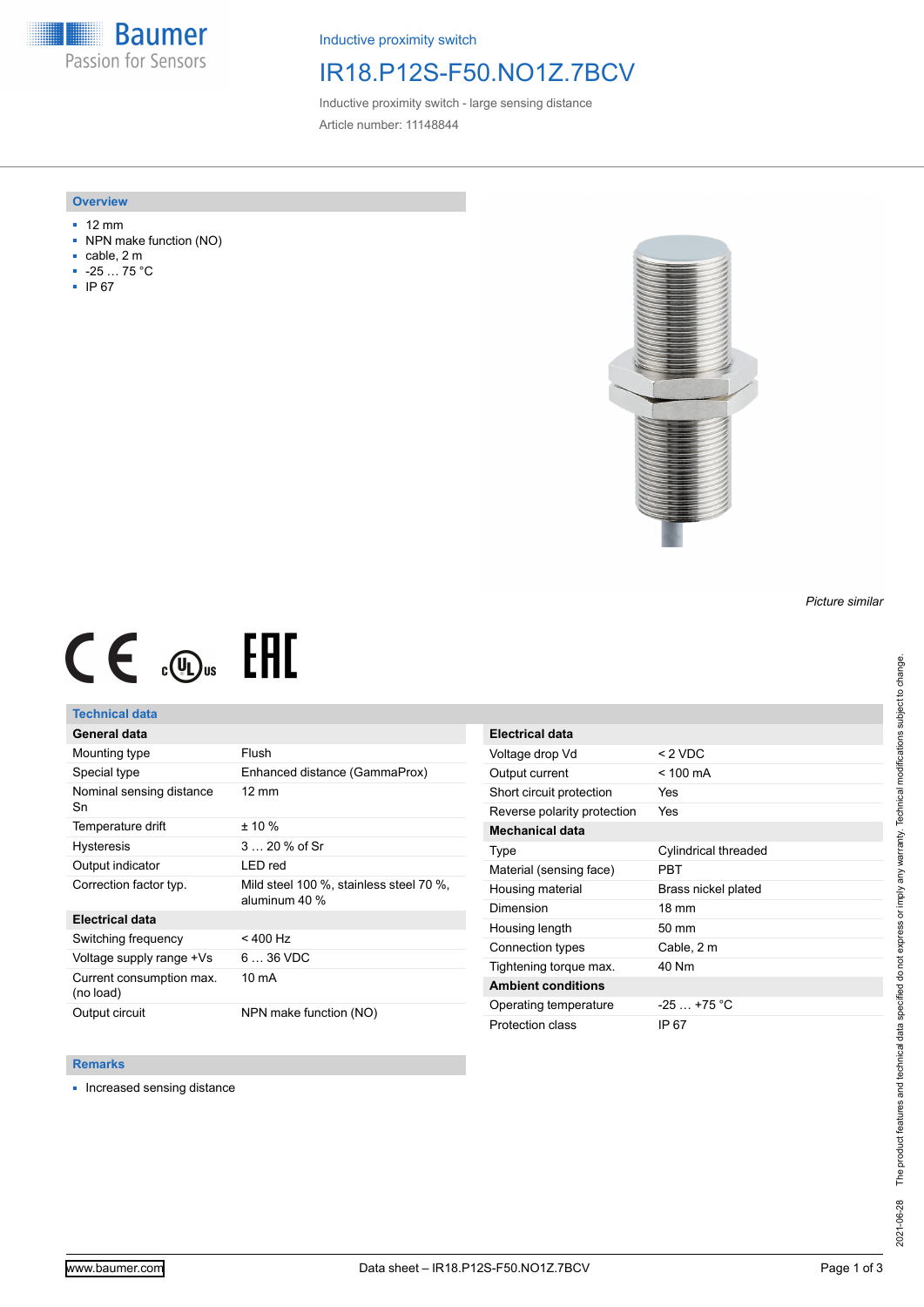

Inductive proximity switch

# IR18.P12S-F50.NO1Z.7BCV

Inductive proximity switch - large sensing distance Article number: 11148844

**Dimension drawing**





**Correction factors for different mounting situation (approx.)**



| Mounting material | Correction factor |
|-------------------|-------------------|
| Mild steel        | $100 \%$          |
| Stainless steel   | $100 \%$          |
| Aluminum          | $100\%$           |



| Mounting material | Correction factor |
|-------------------|-------------------|
| Mild steel        | $105 \%$          |
| Stainless steel   | $95\%$            |
| Aluminum          | 95%               |



| Mounting material | Correction factor |
|-------------------|-------------------|
| Mild steel        | not possible      |
| Stainless steel   | 110%              |
| Aluminum          | 65%               |